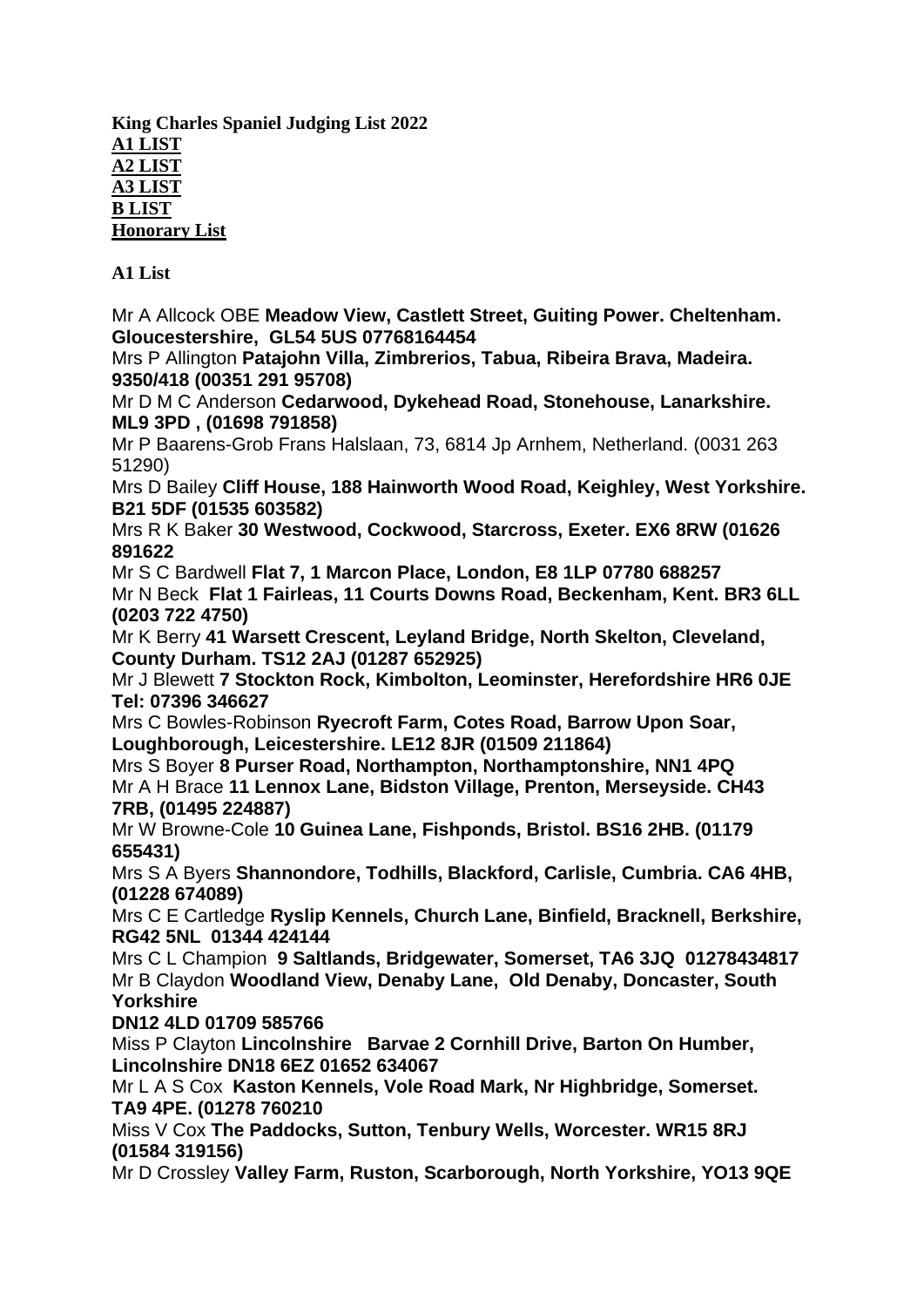#### **01723864285**

Ms S [Desserne](https://www.thekennelclub.org.uk/search/find-a-judge/judge-profile/?judgeId=51b0d920-3f5d-e911-a8af-002248004c4b) **404 La Richardiere, 85150 Landerond, France. (0033 251 342887)**

Mrs S I [Dickinson-Taylor](https://www.thekennelclub.org.uk/search/find-a-judge/judge-profile/?judgeId=5c8a76b9-6f49-e911-a8ac-002248005544) **2 Singleton Avenue, Horwich, Bolton, Lancashire, BL6 7DX**

**Also The Post Room, Box No 131, C/O San Jaine No 5 Bajo, Benijofar, 03178, Alicante, Spain.**

Mr R W [Dix](https://www.thekennelclub.org.uk/search/find-a-judge/judge-profile/judge-appointment/?JudgeId=4f32949e-3f5d-e911-a8aa-002248005489&SelectedBreed=31ccb970-1b73-e911-a886-00224800492f) **32 Cheshire Gardens, Chessington, Surrey. KT9 2PR (0208 397 2432)**

Mrs O [Dolejsova](https://www.thekennelclub.org.uk/search/find-a-judge/judge-profile/judge-appointment/?JudgeId=71e67cf2-fdce-e911-a812-000d3a86d756&SelectedBreed=31ccb970-1b73-e911-a886-00224800492f) **Na Prikobe 316, 411 19 Msene Lazne Cz Rep 420 605243949** Mr A [Easdon](https://www.thekennelclub.org.uk/search/find-a-judge/judge-profile/judge-appointment/?JudgeId=96eb4765-6e49-e911-a8a6-002248005556&SelectedBreed=31ccb970-1b73-e911-a886-00224800492f) **Middle Gill House, Moffat, Dumfries and Galloway DG10 9SW 01683300181**

Mrs P J [Eddleston](https://www.thekennelclub.org.uk/search/find-a-judge/judge-profile/judge-appointment/?JudgeId=393580c4-7349-e911-a8aa-002248005489&SelectedBreed=31ccb970-1b73-e911-a886-00224800492f) **1 Gawsworth Close, Northwich, Cheshire. CW9 8ES (01606 44608)**

Mr E [Engh](https://www.thekennelclub.org.uk/search/find-a-judge/judge-profile/judge-appointment/?JudgeId=ef4bf9c6-6f49-e911-a8a6-002248005556&SelectedBreed=31ccb970-1b73-e911-a886-00224800492f) DVM **Vestsideveien 321, 3405 Lier, Norway. (0047 9810 3092)**

Mr G W [Farmer](https://www.thekennelclub.org.uk/search/find-a-judge/judge-profile/judge-appointment/?JudgeId=e71767f2-7b0c-eb11-a813-000d3a86d545&SelectedBreed=31ccb970-1b73-e911-a886-00224800492f) **Sangria Lodge, 46 Booth Rise, Northampton, Northamptonshire NN3 6HR 0160644907**

Mrs L M [Gillhespy](https://www.thekennelclub.org.uk/search/find-a-judge/judge-profile/judge-appointment/?JudgeId=bf3be4cb-6f49-e911-a8aa-002248005489&SelectedBreed=31ccb970-1b73-e911-a886-00224800492f) **) Hill View, Oak Crescent, Kimblesworth, Chester-Le-Street, County** 

**Durham. DH2 3QA (0191 371 1523)**

Mr J R [Goodwin](https://www.thekennelclub.org.uk/search/find-a-judge/judge-profile/judge-appointment/?JudgeId=3f3f1f23-110b-eb11-a813-000d3a86dabf&SelectedBreed=31ccb970-1b73-e911-a886-00224800492f) **Home Farm, Windlestone Park Ferryhill, County Durham. DL17 0NF**

#### **(01388 722804)**

Mr S R [Goodwin](https://www.thekennelclub.org.uk/search/find-a-judge/judge-profile/judge-appointment/?JudgeId=914915e0-7149-e911-a885-00224800492f&SelectedBreed=31ccb970-1b73-e911-a886-00224800492f) **1 Dunmow House, Newburn Street, Kennington, London. SE11 5PS**

**(0207 735 4467)**

Mr N [Gourley](https://www.thekennelclub.org.uk/search/find-a-judge/judge-profile/judge-appointment/?JudgeId=3375b261-f004-eb11-a813-000d3a86dabf&SelectedBreed=31ccb970-1b73-e911-a886-00224800492f) **Toll Bar Cottage, Chesterfield Road, Rowsley, Matlock,**

**Derbyshire**

**DE4 2NL 07768 610066**

Miss C [Gurtner](https://www.thekennelclub.org.uk/search/find-a-judge/judge-profile/judge-appointment/?JudgeId=464836ad-235d-e911-a8a7-002248005556&SelectedBreed=31ccb970-1b73-e911-a886-00224800492f) **16 Riddy Lane, Bourn, Cambridge, Cambridgeshire, CB23 2SP 01954719337 France ) 8 Villa Alexandre Dumas, 952 St Gratien France. (0033 1341 2261)**

Mrs P S [Healy-Gates](https://www.thekennelclub.org.uk/search/find-a-judge/judge-profile/judge-appointment/?JudgeId=1748a4fb-275d-e911-a8ac-002248005544&SelectedBreed=31ccb970-1b73-e911-a886-00224800492f) **The Coach House, Chacombe Priory Chacombe, Banbury, Oxfordshire. OX17 2AW (01295 714168**

Dr H O [Hoenderken](https://www.thekennelclub.org.uk/search/find-a-judge/judge-profile/judge-appointment/?JudgeId=70d350be-9cca-ea11-a812-000d3a86dabf&SelectedBreed=31ccb970-1b73-e911-a886-00224800492f) Molenweg 38, Oosterbeek, 6862 HP

Mrs D A [Horan](https://www.thekennelclub.org.uk/search/find-a-judge/judge-profile/judge-appointment/?JudgeId=517055c9-7449-e911-a8ac-00224800449b&SelectedBreed=31ccb970-1b73-e911-a886-00224800492f) **8 Sheffield Road, Birdwell, Barnsley, South Yorkshire, S70 5UZ 01226 800308**

Mr J [Horswell](https://www.thekennelclub.org.uk/search/find-a-judge/judge-profile/judge-appointment/?JudgeId=81d4f892-7149-e911-a8af-002248004c4b&SelectedBreed=31ccb970-1b73-e911-a886-00224800492f) **25 Watton Road, Kegworth, Derbyshire. DE74 2EZ (01509 674059)**

Mrs N [Inglis](https://www.thekennelclub.org.uk/search/find-a-judge/judge-profile/judge-appointment/?JudgeId=8a4bea53-712a-eb11-a813-000d3a86d6ba&SelectedBreed=31ccb970-1b73-e911-a886-00224800492f) **Clavering House, Victoria Garesfield, Rowlands Gill, Tyne & Wear. NE39 1LY (01207 544236)**

Ms S M [Ireland](https://www.thekennelclub.org.uk/search/find-a-judge/judge-profile/judge-appointment/?JudgeId=242f1e17-f303-eb11-a813-000d3a86d6ba&SelectedBreed=31ccb970-1b73-e911-a886-00224800492f) **Upper Foxhall Court, Phocle Green, Ross-on-Wye Herefordshire.** 

**HR9 7TN (01989 780200)**

Miss T L [Ireland](https://www.thekennelclub.org.uk/search/find-a-judge/judge-profile/judge-appointment/?JudgeId=9f3d4172-7349-e911-a8a6-002248005556&SelectedBreed=31ccb970-1b73-e911-a886-00224800492f) **Klaxons, Balmoral Road, Maryland, Essex. CM3 6TE (07905 390216)**

Mrs T M [Jackson](https://www.thekennelclub.org.uk/search/find-a-judge/judge-profile/judge-appointment/?JudgeId=3199582a-c503-eb11-a813-0022481a79ad&SelectedBreed=31ccb970-1b73-e911-a886-00224800492f) **Tall Timbers, Summers Lane, Banwell, Avon. BS29 6LR (01934 822758)**

Mr K J [Jarvinen](https://www.thekennelclub.org.uk/search/find-a-judge/judge-profile/judge-appointment/?JudgeId=eddfced5-3b5d-e911-a8ac-00224800449b&SelectedBreed=31ccb970-1b73-e911-a886-00224800492f) Eerikinkatu 14 A 9 Fi-00100, Helsinki, Finland. (00358 96801393)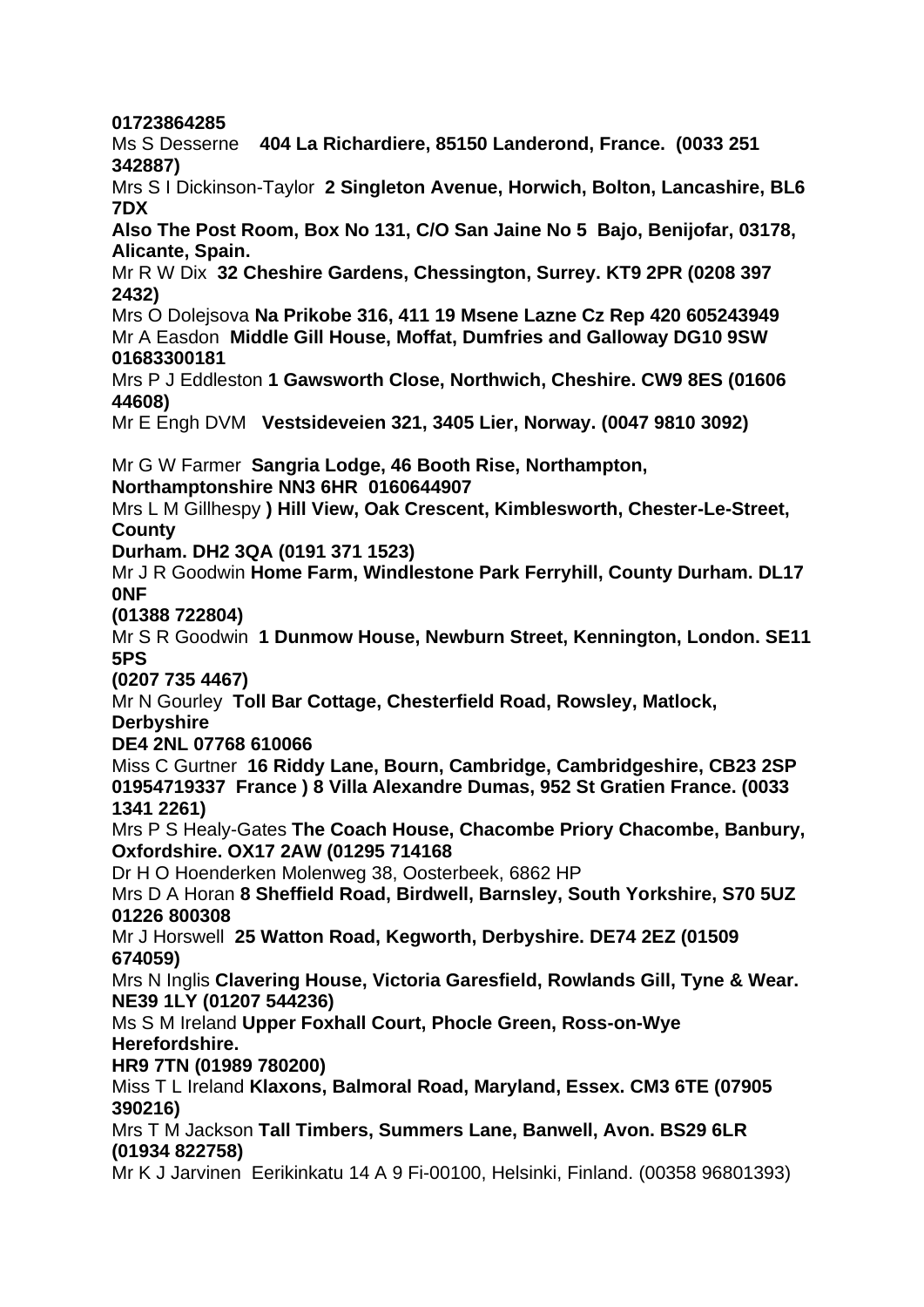Lady S [Johnson](https://www.thekennelclub.org.uk/search/find-a-judge/judge-profile/?judgeId=45e458b2-7249-e911-a8af-002248004c4b) **1 Elm Tree Place, Elkersley, Retford, Nottinghamshire. DN22 8BA** 

**(01777 838383)**

Mr F [Kane](https://www.thekennelclub.org.uk/search/find-a-judge/judge-profile/judge-appointment/?JudgeId=1c19131f-435d-e911-a8ac-00224800449b&SelectedBreed=31ccb970-1b73-e911-a886-00224800492f) MA **71 Coast Road, Redcar, Cleveland. TS10 3RD (01642 485895)**

Mrs M [Kendall](https://www.thekennelclub.org.uk/search/find-a-judge/judge-profile/judge-appointment/?JudgeId=df2c6b86-330a-eb11-a813-0022481a64e8&SelectedBreed=31ccb970-1b73-e911-a886-00224800492f) **2A Alcester Road, Lickey End, Bromsgrove, Worcestershire. B60 1JX (01527 558593)**

Mr R [Lebeau](https://www.thekennelclub.org.uk/search/find-a-judge/judge-profile/?judgeId=7993cec1-265d-e911-a885-00224800492f) **812 Galveston Avenue, Pittsburgh, Pa 15233 4127414969** Ms J [Lewis](https://www.thekennelclub.org.uk/search/find-a-judge/judge-profile/judge-appointment/?JudgeId=5efdddcb-490b-eb11-a813-000d3a86d716&SelectedBreed=31ccb970-1b73-e911-a886-00224800492f) **Windy Meade, Downside Road, Backwell, Bristol, Avon, BS48 3EW 01275 475032**

Mrs G J [Lilley](https://www.thekennelclub.org.uk/search/find-a-judge/judge-profile/judge-appointment/?JudgeId=a509b54b-7049-e911-a8ac-00224800449b&SelectedBreed=31ccb970-1b73-e911-a886-00224800492f) **Pollards, Furzen Lane, Ellens Green,Rudgwick, Nr Horsham, West Sussex. RH12 3AR (01403 822222**

Mrs R A [Lloyd](https://www.thekennelclub.org.uk/search/find-a-judge/judge-profile/judge-appointment/?JudgeId=ef8d935b-7049-e911-a8af-002248004c4b&SelectedBreed=31ccb970-1b73-e911-a886-00224800492f) **30 Lighthouse Park, St Brides Wentloog, Newport, Gwent. NP10 8SL**

**(01633 689128)**

Miss D E [Loynd](https://www.thekennelclub.org.uk/search/find-a-judge/judge-profile/judge-appointment/?JudgeId=a4cc84f2-ec59-e911-a8ac-002248005544&SelectedBreed=31ccb970-1b73-e911-a886-00224800492f) **Spodden House, Millfold, Whitworth. Rochdale. OL12 8DN (01706 852471)**

Mr N R [Marsh](https://www.thekennelclub.org.uk/search/find-a-judge/judge-profile/judge-appointment/?JudgeId=cc8bbca3-20f1-ea11-a815-000d3a86dabf&SelectedBreed=31ccb970-1b73-e911-a886-00224800492f) **47 Salisbury Road, Totten, Southampton, Hampshire. SO4 3HX (02380 864963)**

Miss J [Matches](https://www.thekennelclub.org.uk/search/find-a-judge/judge-profile/judge-appointment/?JudgeId=1d1f30ca-340d-eb11-a813-0022481a79ad&SelectedBreed=31ccb970-1b73-e911-a886-00224800492f) **) 9 Lingmell Crescent, Seascale, Cumbria. CA20 1JU (01946 728917)**

Mr T D [Mather](https://www.thekennelclub.org.uk/search/find-a-judge/judge-profile/judge-appointment/?JudgeId=e8d99ee3-6d49-e911-a8ac-00224800449b&SelectedBreed=31ccb970-1b73-e911-a886-00224800492f) JP **70 Higher Road, Hunts Cross, Liverpool, Merseyside. L26 1TD**

**(0151 486 3570)**

Ms R [Mochrie](https://www.thekennelclub.org.uk/search/find-a-judge/judge-profile/judge-appointment/?JudgeId=3005035b-9dca-ea11-a812-000d3a86dabf&SelectedBreed=31ccb970-1b73-e911-a886-00224800492f) **) Hillcrest, Hopton, Stafford, Staffordshire. ST18 0AH (01785 253717)**

Mr D J [Moger](https://www.thekennelclub.org.uk/search/find-a-judge/judge-profile/judge-appointment/?JudgeId=05e82aee-7249-e911-a8af-002248004c4b&SelectedBreed=31ccb970-1b73-e911-a886-00224800492f) **Upper Foxhall Court, Phocle Green, Ross-on-Wye, Herefordshire. HR9 7TN (01989 780200)**

Mr H [Ogden](https://www.thekennelclub.org.uk/search/find-a-judge/judge-profile/judge-appointment/?JudgeId=43a02e6d-7449-e911-a8af-002248004c4b&SelectedBreed=31ccb970-1b73-e911-a886-00224800492f) **The Tack Room, Church Farm, Market Place, Northleach, Cheltenham**

**Gloucestershire, GL54 3EE 07960 004970**

Mr D [Owen](https://www.thekennelclub.org.uk/search/find-a-judge/judge-profile/?judgeId=e83fbc45-7049-e911-a8ac-00224800449b) **62 Oakley Square, London. NW1 1NJ (07540 843492)**

Dr A Paloheimo [Segersven](https://www.thekennelclub.org.uk/search/find-a-judge/judge-profile/judge-appointment/?JudgeId=fde84f4e-7449-e911-a885-00224800492f&SelectedBreed=31ccb970-1b73-e911-a886-00224800492f) Pohjantie 8-10 A20, FI-02100 Espoo, Finland, 02100 +358503780683

Mrs R [Parry](https://www.thekennelclub.org.uk/search/find-a-judge/judge-profile/judge-appointment/?JudgeId=a03f1f69-7149-e911-a8af-002248004c4b&SelectedBreed=31ccb970-1b73-e911-a886-00224800492f) **3 St. Nicholas Road, Bridgend, Mid Glamorgan, CF31 1RT 01656 651472**

Mrs A M [Pennington](https://www.thekennelclub.org.uk/search/find-a-judge/judge-profile/judge-appointment/?JudgeId=e7b08dc9-7249-e911-a8aa-002248005489&SelectedBreed=31ccb970-1b73-e911-a886-00224800492f) **Cavendish Mill, Cavendish, Suffolk. CO10 8BJ (01787 278368)**

Miss J [Pennington](https://www.thekennelclub.org.uk/search/find-a-judge/judge-profile/judge-appointment/?JudgeId=9c3c4afb-6e49-e911-a8a6-002248005556&SelectedBreed=31ccb970-1b73-e911-a886-00224800492f) **) Bonbusk, Church Road, Bulmer, Sudbury, Suffolk. CO10 7EL**

## **(01787 376776)**

Mr T A [Purse](https://www.thekennelclub.org.uk/search/find-a-judge/judge-profile/judge-appointment/?JudgeId=5f8dab7c-a516-eb11-a813-000d3a86d756&SelectedBreed=31ccb970-1b73-e911-a886-00224800492f) **47 Salisbury Road, Totton, Southhampton, Hampshire. SO4 3HX (02380 864963)**

Mr B [Rix](https://www.thekennelclub.org.uk/search/find-a-judge/judge-profile/judge-appointment/?JudgeId=93b691db-9e94-eb11-b1ac-000d3a870046&SelectedBreed=31ccb970-1b73-e911-a886-00224800492f) **) 41 Warsett Crescent, Leyland Bridge, North Skelton, Cleveland, County Durham.TS12 2AJ (01287 652925)**

Mrs C L [Roe](https://www.thekennelclub.org.uk/search/find-a-judge/judge-profile/judge-appointment/?JudgeId=cc5c5532-3b2f-eb11-a813-000d3a86d756&SelectedBreed=31ccb970-1b73-e911-a886-00224800492f) **4 The Woodlands, Weston Rhyn, Oswestry, Shropshire. SY10 7RD 07803941414**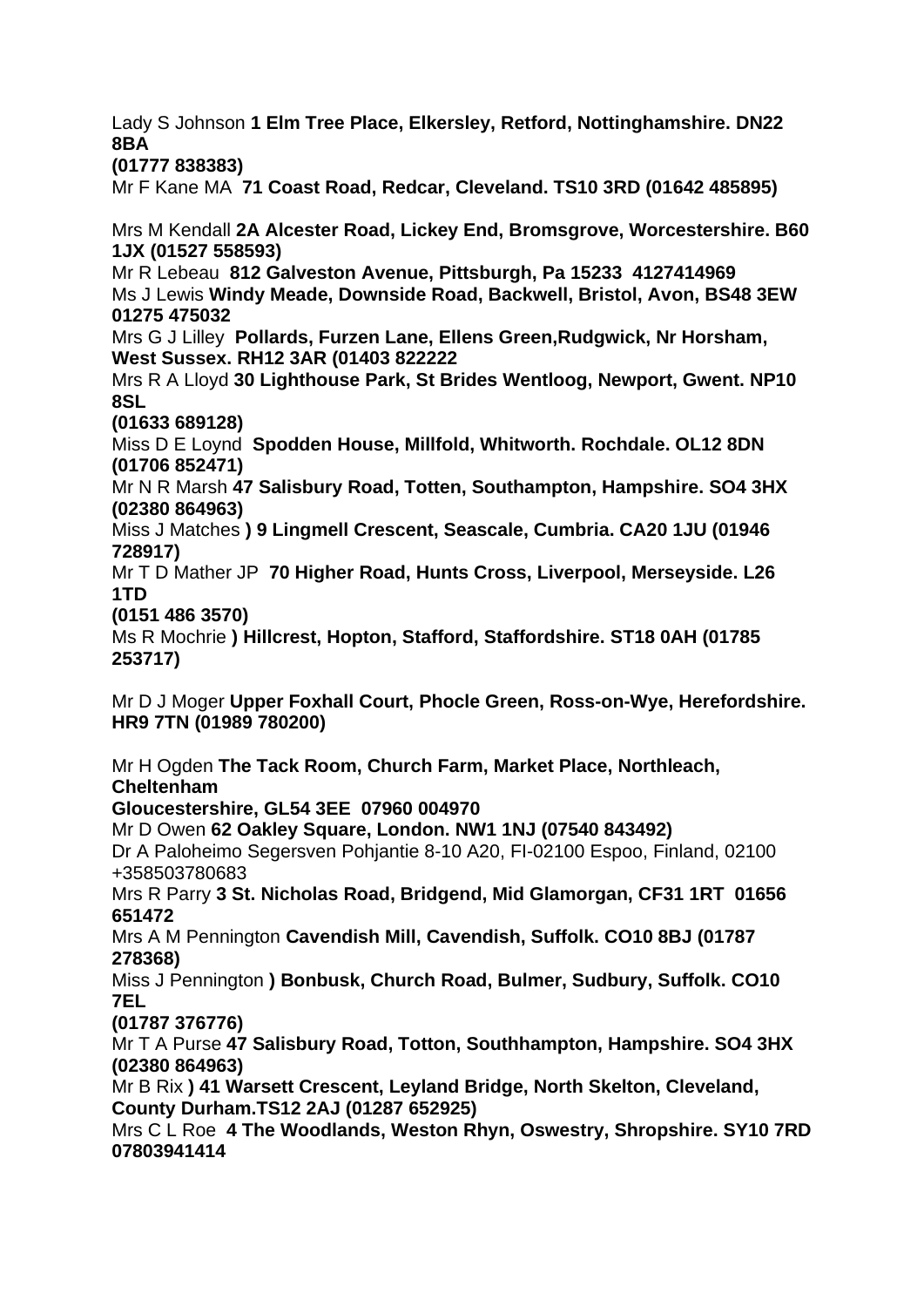Mrs L A [Rushton](https://www.thekennelclub.org.uk/search/find-a-judge/judge-profile/judge-appointment/?JudgeId=bbbea1d8-e959-e911-a885-00224800492f&SelectedBreed=31ccb970-1b73-e911-a886-00224800492f) **169 Highfield Street, Coalville, Leicester. LE67 3BS (01530 814356**

Mr R F [Rushton](https://www.thekennelclub.org.uk/search/find-a-judge/judge-profile/judge-appointment/?JudgeId=b276763f-545d-e911-a8ac-002248005544&SelectedBreed=31ccb970-1b73-e911-a886-00224800492f) **169 Highfield Street, Coalville, Leicester. LE67 3BS (01530 814356**

Dr A G [Schemel](https://www.thekennelclub.org.uk/search/find-a-judge/judge-profile/judge-appointment/?JudgeId=f362f40f-7249-e911-a885-00224800492f&SelectedBreed=31ccb970-1b73-e911-a886-00224800492f) MRCVS **47 The Cliff Roedean, Brighton. BN2 5RF (01273 600375)**

Mrs D [Searle](https://www.thekennelclub.org.uk/search/find-a-judge/judge-profile/judge-appointment/?JudgeId=47b5b422-a634-eb11-a813-000d3a86dabf&SelectedBreed=31ccb970-1b73-e911-a886-00224800492f) **North Lodge, Leicester Road, Earl Shilton, Leicester. LE9 7TJ (07768 420744**

Mrs E [Shail](https://www.thekennelclub.org.uk/search/find-a-judge/judge-profile/judge-appointment/?JudgeId=a4b6d870-565d-e911-a8af-002248004c4b&SelectedBreed=31ccb970-1b73-e911-a886-00224800492f) **7 Arthur Street, Cannock, Staffordshire, WS11 5HD 01543 573299** Mr I [Sidgwick](https://www.thekennelclub.org.uk/search/find-a-judge/judge-profile/judge-appointment/?JudgeId=dfe542df-e959-e911-a8ac-00224800449b&SelectedBreed=31ccb970-1b73-e911-a886-00224800492f) **Little Bracken, Corby Hill, Carlisle, Cumbria. CA4 8QA (01228 561209)**

Mrs P [Sidgwick](https://www.thekennelclub.org.uk/search/find-a-judge/judge-profile/judge-appointment/?JudgeId=ac521045-a117-eb11-a813-0022481a79ad&SelectedBreed=31ccb970-1b73-e911-a886-00224800492f) **Little Bracken, Corby Hill, Carlisle, Cumbria. CA4 8QA (01228 561209)**

Mrs G A J [Smith](https://www.thekennelclub.org.uk/search/find-a-judge/judge-profile/judge-appointment/?JudgeId=c44545db-e959-e911-a8af-002248004c4b&SelectedBreed=31ccb970-1b73-e911-a886-00224800492f) **7 Gertrude Road, Chaddesden, Derby, Derbyshire. DE2 4JQ (01332 663579)**

Mr R [Smith](https://www.thekennelclub.org.uk/search/find-a-judge/judge-profile/judge-appointment/?JudgeId=e14d99de-e959-e911-a885-00224800492f&SelectedBreed=31ccb970-1b73-e911-a886-00224800492f) **7 Stockton Rock, Kimbolton, Leominster, Herefordshire HR6 0JE Tel: 07396 346627**

Mr S C [Smith](https://www.thekennelclub.org.uk/search/find-a-judge/judge-profile/judge-appointment/?JudgeId=580dd69a-595d-e911-a885-00224800492f&SelectedBreed=31ccb970-1b73-e911-a886-00224800492f) **7 Gertrude Road, Chaddesden, Derby, Derbyshire. DE2 4JQ (01332 663579)**

Mrs E A [Stannard](https://www.thekennelclub.org.uk/search/find-a-judge/judge-profile/judge-appointment/?JudgeId=5c87bf26-6f49-e911-a8ac-00224800449b&SelectedBreed=31ccb970-1b73-e911-a886-00224800492f) **3 Andrew Grove, Macclesfield, Cheshire, SK10 1QR 01625 423255**

Mrs K [Stewart](https://www.thekennelclub.org.uk/search/find-a-judge/judge-profile/judge-appointment/?JudgeId=6a66409a-5b5d-e911-a885-00224800492f&SelectedBreed=31ccb970-1b73-e911-a886-00224800492f) **Oswald House, 3 Church Street, Crowle, Isle of Axholme, North Lincolnshire. DN17 4LE (01724 712411)**

Mr R G [Stewart](https://www.thekennelclub.org.uk/search/find-a-judge/judge-profile/judge-appointment/?JudgeId=3ddf0dfd-9dca-ea11-a812-000d3a86dabf&SelectedBreed=31ccb970-1b73-e911-a886-00224800492f) **Oswald House, 3 Church Street, Crowle, Isle of Axholme, North Lincolnshire. DN17 4LE (01724 712411)**

Mrs J C [Stone](https://www.thekennelclub.org.uk/search/find-a-judge/judge-profile/judge-appointment/?JudgeId=545c3ae7-5b5d-e911-a8ac-00224800449b&SelectedBreed=31ccb970-1b73-e911-a886-00224800492f) **39 Gotley Road, Brislington, Bristol. Avon. BS4 5AT (01179 779169)**

Mrs W [Sutherland](https://www.thekennelclub.org.uk/search/find-a-judge/judge-profile/judge-appointment/?JudgeId=342b59e6-7149-e911-a8aa-002248005489&SelectedBreed=31ccb970-1b73-e911-a886-00224800492f) **29 Ninian Place, Portletthen, Aberdeen. AB12 4QW (01224 781214)**

Miss L [Tarabad](https://www.thekennelclub.org.uk/search/find-a-judge/judge-profile/judge-appointment/?JudgeId=dc2399e9-4d03-eb11-a813-0022481a79ad&SelectedBreed=31ccb970-1b73-e911-a886-00224800492f) **56 Church Street, Market Deeping, Peterborough, Cambridgeshire**

**PE6 8AL 07984803253**

Mr G G J [Thomas](https://www.thekennelclub.org.uk/search/find-a-judge/judge-profile/judge-appointment/?JudgeId=760f6897-7049-e911-a885-00224800492f&SelectedBreed=31ccb970-1b73-e911-a886-00224800492f) Railway Cottage, Merchants Hill, Pontnewynydd, Pontypool, Gwent.

NP4 6NE (01495 750559)

Mrs Z [Thorn-Andrews](https://www.thekennelclub.org.uk/search/find-a-judge/judge-profile/judge-appointment/?JudgeId=8921943c-df3a-eb11-a813-0022481ac02f&SelectedBreed=31ccb970-1b73-e911-a886-00224800492f) **Bestmans Lane, Kempsey, Worcestershire. WR5 3PZ. (01905 820720)**

Mrs M [Thorpe](https://www.thekennelclub.org.uk/search/find-a-judge/judge-profile/?judgeId=8fa77985-7049-e911-a8af-002248004c4b) **Whispering Winds, Garristown, County Dublin, A42 HD93 00353 866042526**

Mrs J M [Wallhead](https://www.thekennelclub.org.uk/search/find-a-judge/judge-profile/judge-appointment/?JudgeId=fef8a3c2-1c0e-eb11-a813-0022481a6c66&SelectedBreed=31ccb970-1b73-e911-a886-00224800492f) **147 Caernarvon Road, Cheltenham, Gloucestershire GL51 3LJ** 

## **(01242 580204)**

Miss W [Waters](https://www.thekennelclub.org.uk/search/find-a-judge/judge-profile/judge-appointment/?JudgeId=4ecfd407-cd0a-eb11-a813-000d3a86d716&SelectedBreed=31ccb970-1b73-e911-a886-00224800492f) **Scotland**

Mr I [Watt](https://www.thekennelclub.org.uk/search/find-a-judge/judge-profile/judge-appointment/?JudgeId=ce67c380-a503-eb11-a813-0022481a64e8&SelectedBreed=31ccb970-1b73-e911-a886-00224800492f) **Cedarwood, Dykehead Road, Stonehouse, Lanarkshire. ML9 3PD 07850424599** 

Mr A [Wight](https://www.thekennelclub.org.uk/search/find-a-judge/judge-profile/judge-appointment/?JudgeId=ef1858cf-8a49-e911-a8af-002248004c4b&SelectedBreed=31ccb970-1b73-e911-a886-00224800492f) **WIGHT Mr A. (Sharval) Larch Cottage, 1 Lovedale Road, Balerno, Edinburgh, Scotland. EH14 7DW. (0131 449 3808)**

Mr G I [Willey](https://www.thekennelclub.org.uk/search/find-a-judge/judge-profile/judge-appointment/?JudgeId=1341979c-0e04-eb11-a813-000d3a86dabf&SelectedBreed=31ccb970-1b73-e911-a886-00224800492f) **Blue House Cottage, Bildershaw, West Auckland, County Durham. DL14 9PL (01388 833211**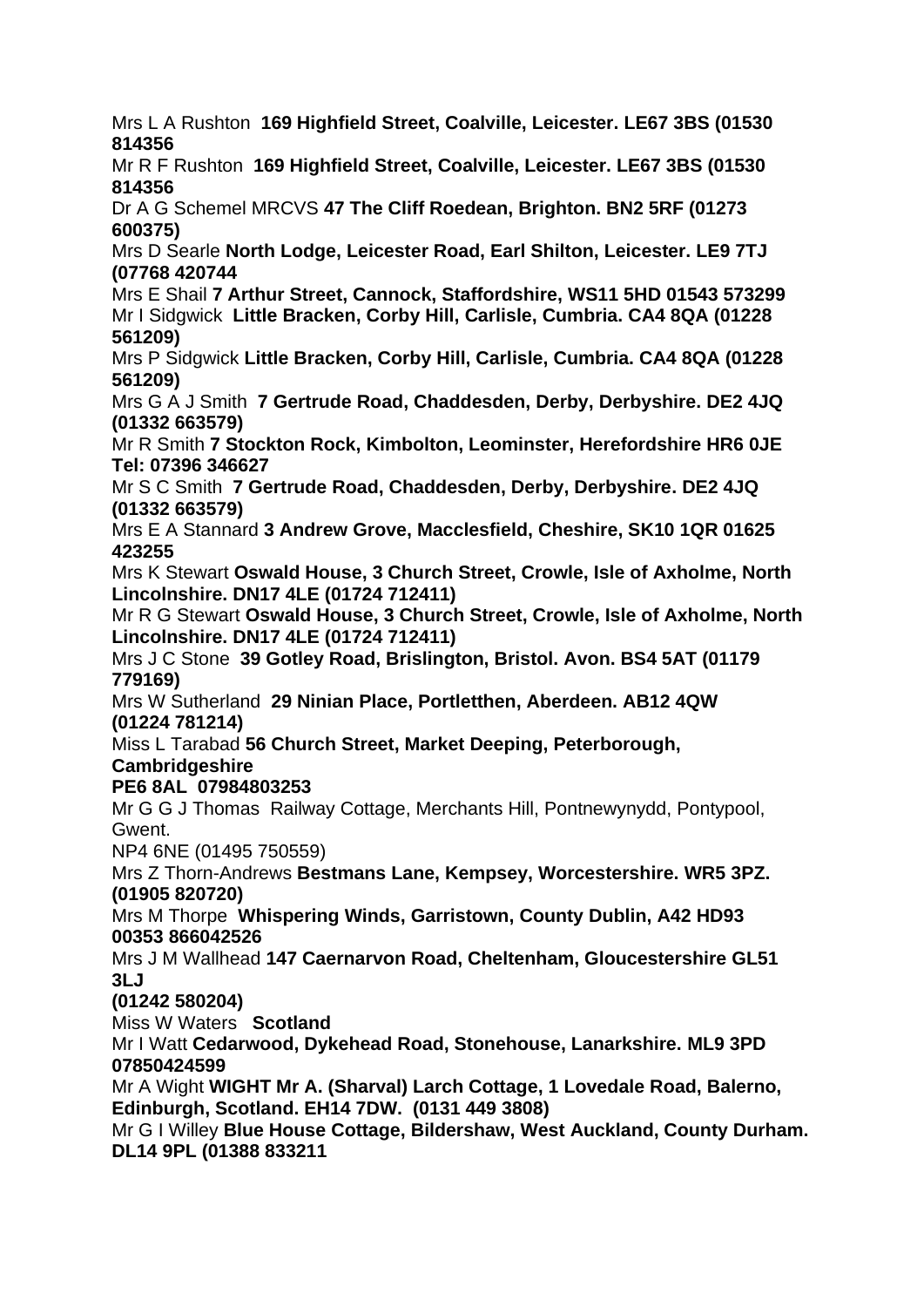#### Mrs J [Wilson](https://www.thekennelclub.org.uk/search/find-a-judge/judge-profile/judge-appointment/?JudgeId=9f8fee58-7349-e911-a8aa-002248005489&SelectedBreed=31ccb970-1b73-e911-a886-00224800492f) **WILSON Mrs J. (Lichen) 84 Sandy Road, Seaforth, Liverpool, Merseyside. L21 1AF (0151 345 7116)**

#### **A2 JUDGES LIST . None**

# Judges Who Have Passed The King Charles Spaniel Club Breed Specific Seminar

\*Judges Who Have Passed The Northern King Charles Spaniel Club Breed Specific Seminar /BAD

# **A 3 LIST**

# Mrs J Hinson 63 Westfield Drive North Greetwell Lincoln LN2 4RE— 01522 750980

# **B LIST**

Mr A Arundal Upper Foxhall Court Pocle Green, Ross on Wye, Hereford HR9 7TN 02392006576

\* Mr K Arrowsmith L2, Scarth Farm, Stow Road, Outwell PE14 8QL 07970150299

\*Mr T Ball 3 Post Office Lane Witherley Atherstone Warwickshire CV9 3LW Tel: 07850 638332 E-mail: tim\_kaitak@sky.com

Mrs M Constable 3 Derwent View Main Street Thorganby York YO19 6DA

# Mrs J Coupland March House 29 Galloway Street Dumfies BG2 7TN TEL 01387251889

# Miss L Crane 78 Red Spar Rd Burnley Lancs BB10 2EE 01282 435730

\*Mrs J Eyington L2, Greys Farm, Horsley Fen, Chtteris, Cambs, PE16 6XA 07796530667

\* Mrs. C Hardiman 15 Dulverton Place, Moreton in Marsh, Gloucs GL56OHF 01608 652037

# Mrs S Hindle 34 Princess Rd Darlington DL3 0AY, 01325:256539

# Mr P Lovel 22 Molescroft Road Beverley HU17 7ED Tel 01482 862636 E-mail [love1philip@gmail.com](mailto:love1philip@gmail.com)

\* Miss S Maddison L2 43 Roxburgh Street Fulwell Sunderland Tyne x Wear SR6 9RP 01915490294

Miss C Mellville 15 Allington Rd Harrow HA2 6AL 07921128035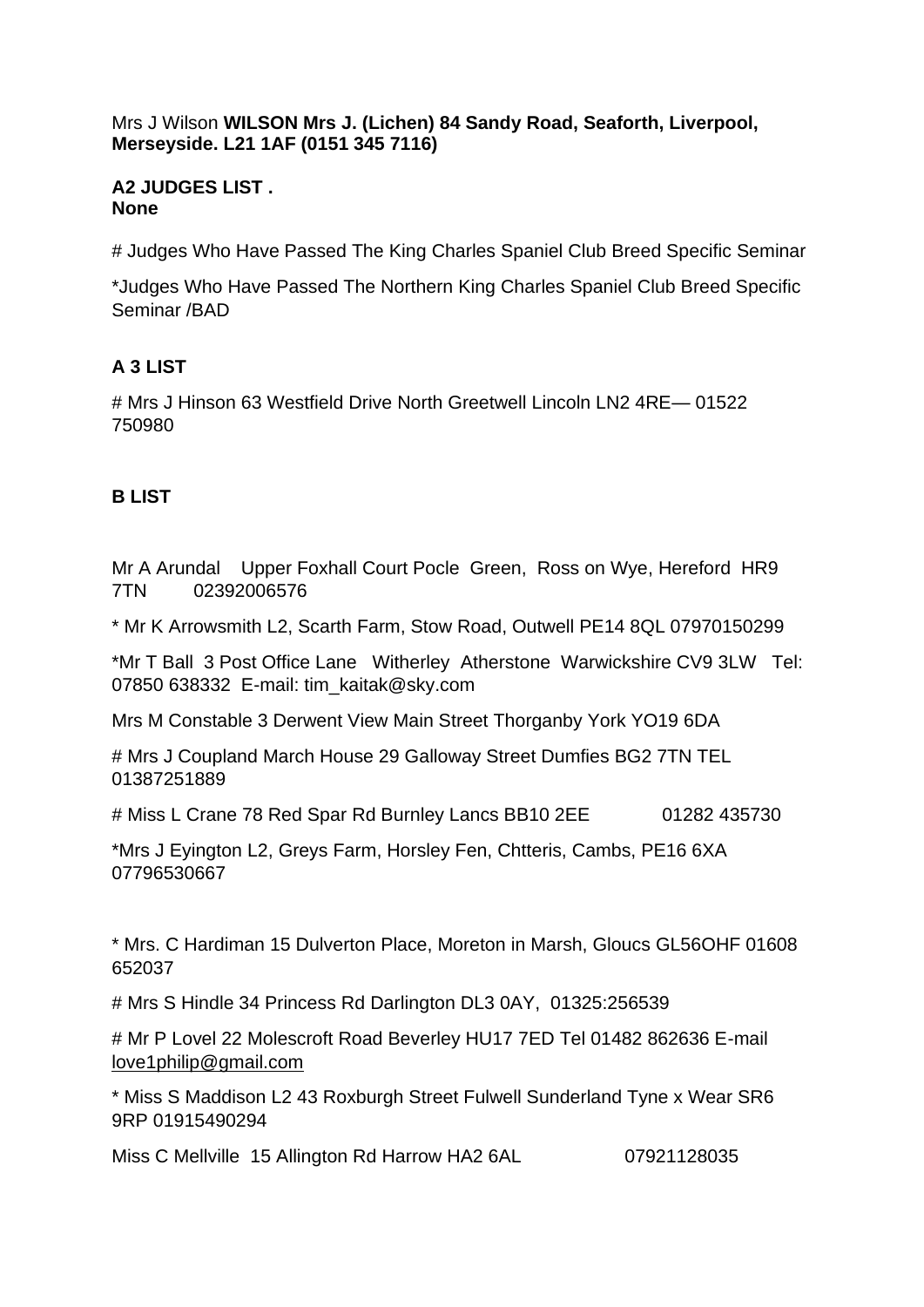# Claire Mills, 48 Wildflower Crescent, Ormiston, East Lothian, Post Code EH35 5AF

Tel. 07890507770 email [clanscot.bichons@googlemail.com](mailto:clanscot.bichons@googlemail.com)

\* Mr J Murdoch L2, 11 Esplanade West, Sunderland, SR2 7BG 07851169900

# Mr D Owen 62 Oakley Square London NW1 1NJ 07540843492

# Jane Paradise 68 Springbank Road, Cheltenham, Gloucestershire, GL51 0NJ 0771867 1640

\* Mrs L Ratter L2, 15 McKillop Dr, Saltcoates, North Ayrshire, Scotland KA21 6AZ 07951857311

\* Mr J Richie L2, 25 Morris Street, Hamilton, South Lanarkshire, ML2 6SL 07584494987

# Mr M **[Rowley](https://www.facebook.com/1348073811/)** 5A High Street, Elkesley, Retford, Nottinghamshire, DN22 8AJ 07986129568

# Mr E Ryan Peach Tree Cottage Watling Street, Wibtoft Lutterworth Liecs LE17 5BE 01455220330

# Mrs K Ryan Peach Tree Cottage Watling Street Wibtoft Lutterworth LEICS LE175BE 01455220330

# Mr R Salaguaro 8 Woodstock Rd Cheylesmore Coventry 024 76504935

\* Mr A Stewart 19 Fereneze Avenue, Renfrew, Renfrenshire, PA4 0QU 07875879294

\* Miss R Wileman L2, 2 Elton Way, Elliston, Coalville Leics, LE67 1FZ, 07881309224

Mrs V Williams-Wegmann Maisemore Park, Nr Gloucester GL2 8HX email vanessashihtzu@btconnect.com

Honorary List For Judges Who Are No Longer Active.

BRUCE-MURRAY Mrs M. 1 Day's Acre, Sanderstead, South Croydon, Surrey. CR2 0ER

DAVIES Mr G.A. (Genderlee) Manor Cottage, 331 Wood Lane, Heskin, Chorley, Lancashire. PR7 5NT

EAST Miss A. 51 West View Road, Sutton Coldfield, West Midlands. B75 6AZ

FLAVELL Mrs B. The Farm, Bretton Lane, Chester, Flintshire. CH4 0DW

GILLIES-COMPSTON Mrs C. 8 Inchdarnie Crescent, St Boswell, Melrose, Roxburghshire. TD6 0AW

Miss V Harvey Jakelath, Station Road, Laxfield Woodbridge, Suffolk, IP13 8HF

JENKINS Mr D. (Churrasco) 2 Church Mews, Sutterton, Boston, Lincs. PE20 2LE